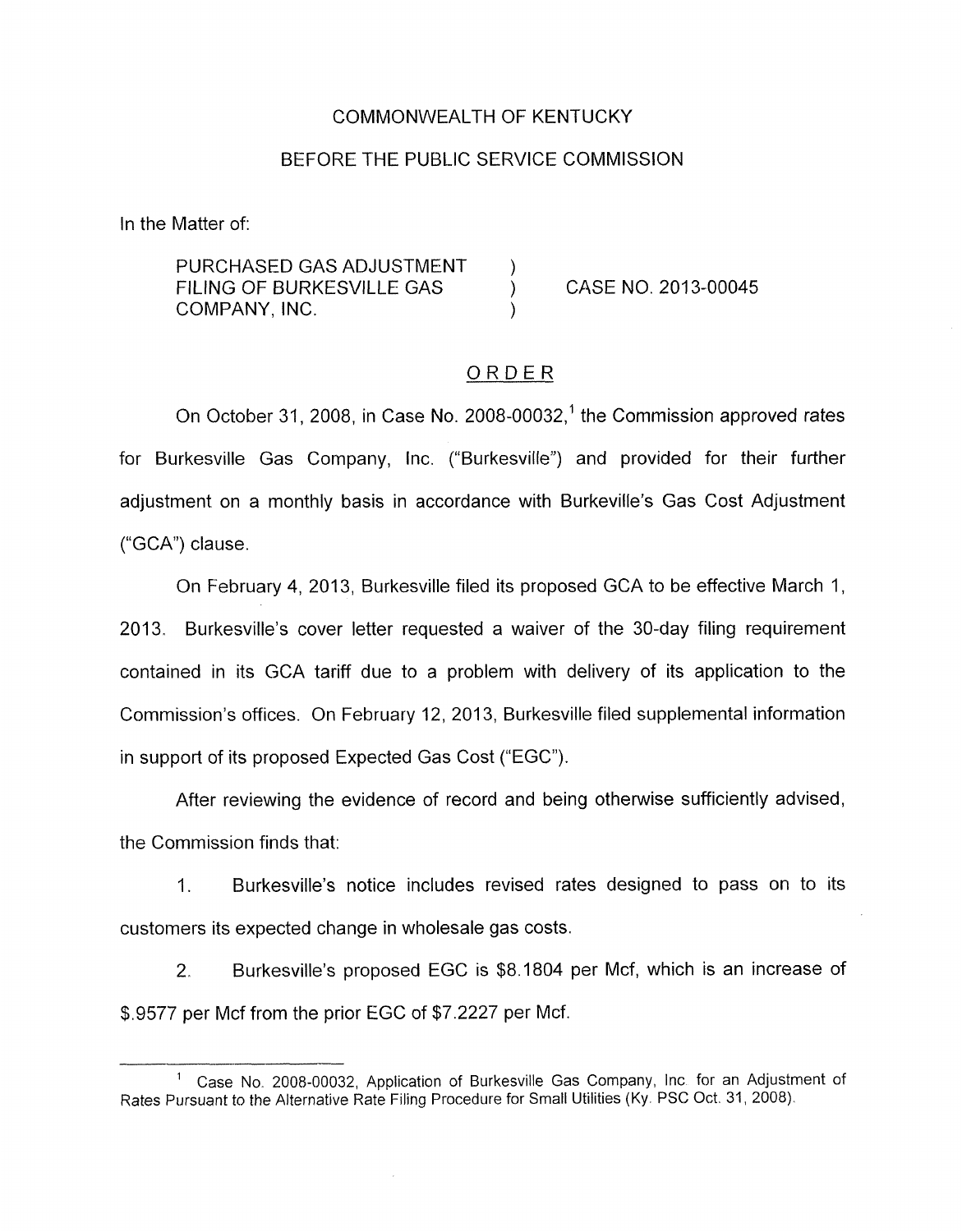3. Burkesville's notice sets out no Refund Adjustment.

4. Burkesville's notice sets out a current Actual Adjustment ("AA") of \$.0866 per Mcf. Burkesville's total AA of (\$.9977) per Mcf represents an increase of \$.I449 per Mcf from the previous total AA of (\$1.1426) per Mcf.

*5.* Burkesville's GCA is \$7.1827 per Mcf, which is an increase of \$1.1026 per Mcf from the previous GCA of \$6.0801 per Mcf. Due to a spread sheet error, Burkesville proposed a GCA of \$7.1828 per Mcf.

6. The rates in the Appendix to this Order are fair, just, and reasonable, and should be approved for billing for service rendered by Burkesville on and after March 6, 2013, which is 30 days after the filing date of Burkesville's application. Because the GCA rate approved in this Order represents an increase over the previously approved GCA rate, the Commission will not approve the new rate with less than 30 days' notice.

IT IS THEREFORE ORDERED that:

1. The rates in the Appendix, attached hereto and incorporated herein, are approved for billing for service rendered on and after March 6, 2013.

2. Within 20 days of the date of this Order, Burkesville shall file with this Commission, using the Commission's electronic Tariff Filing System, revised tariff sheets setting out the rates approved herein and reflecting that they were approved pursuant to this Order.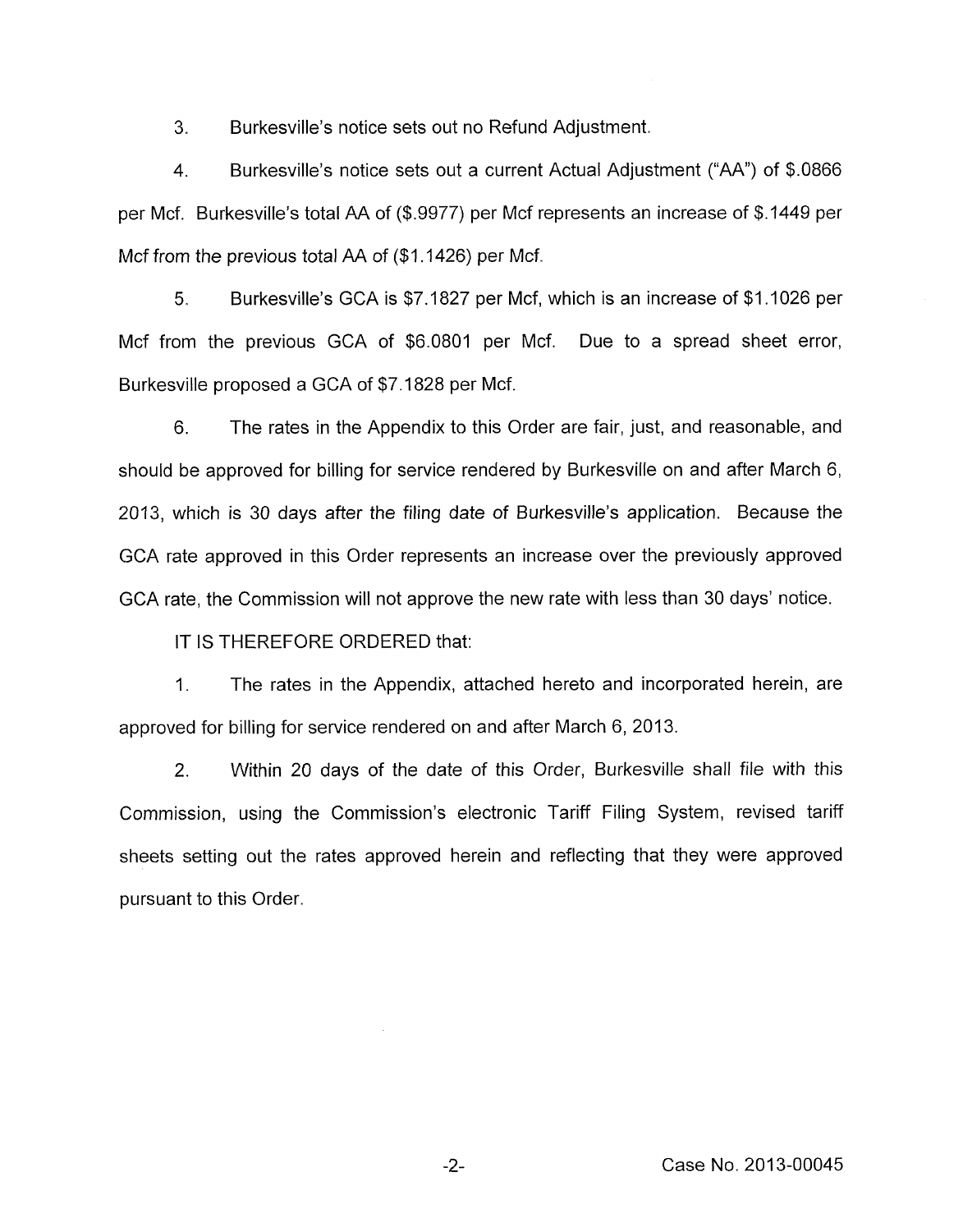By the Commission



 $ATTE$ Executiv Director

Case No. 2013-00045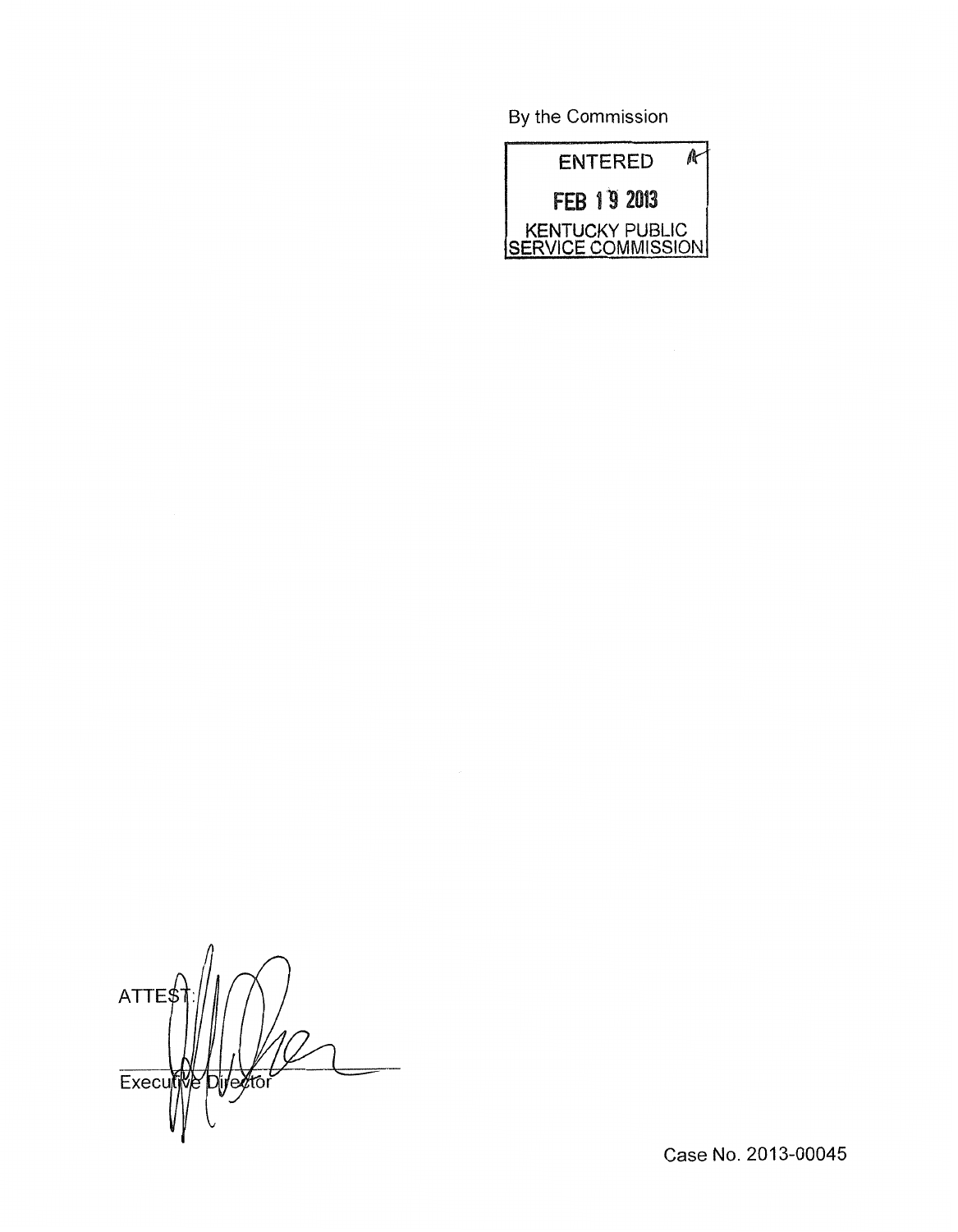## APPENDIX

# APPENDIX TO AN ORDER OF THE KENTUCKY PUBLIC SERVICE COMMISSION IN CASE NO. 2013-00045 DATED FEB 1 9 2013

The following rates and charges are prescribed for the customers served by Burkesville Gas Company, Inc. All other rates and charges not specifically mentioned herein shall remain the same as those in effect under authority of the Commission prior to the effective date of this Order.

RATES:

Customer Charge \$7.50

|             | <b>Base Rate</b> | Gas Cost<br>Recovery<br>Rate | Total     |
|-------------|------------------|------------------------------|-----------|
| Residential | \$7.54           | \$7.1827                     | \$14.7227 |
| Industrial  | \$7.19           | \$7.1827                     | \$14.3727 |